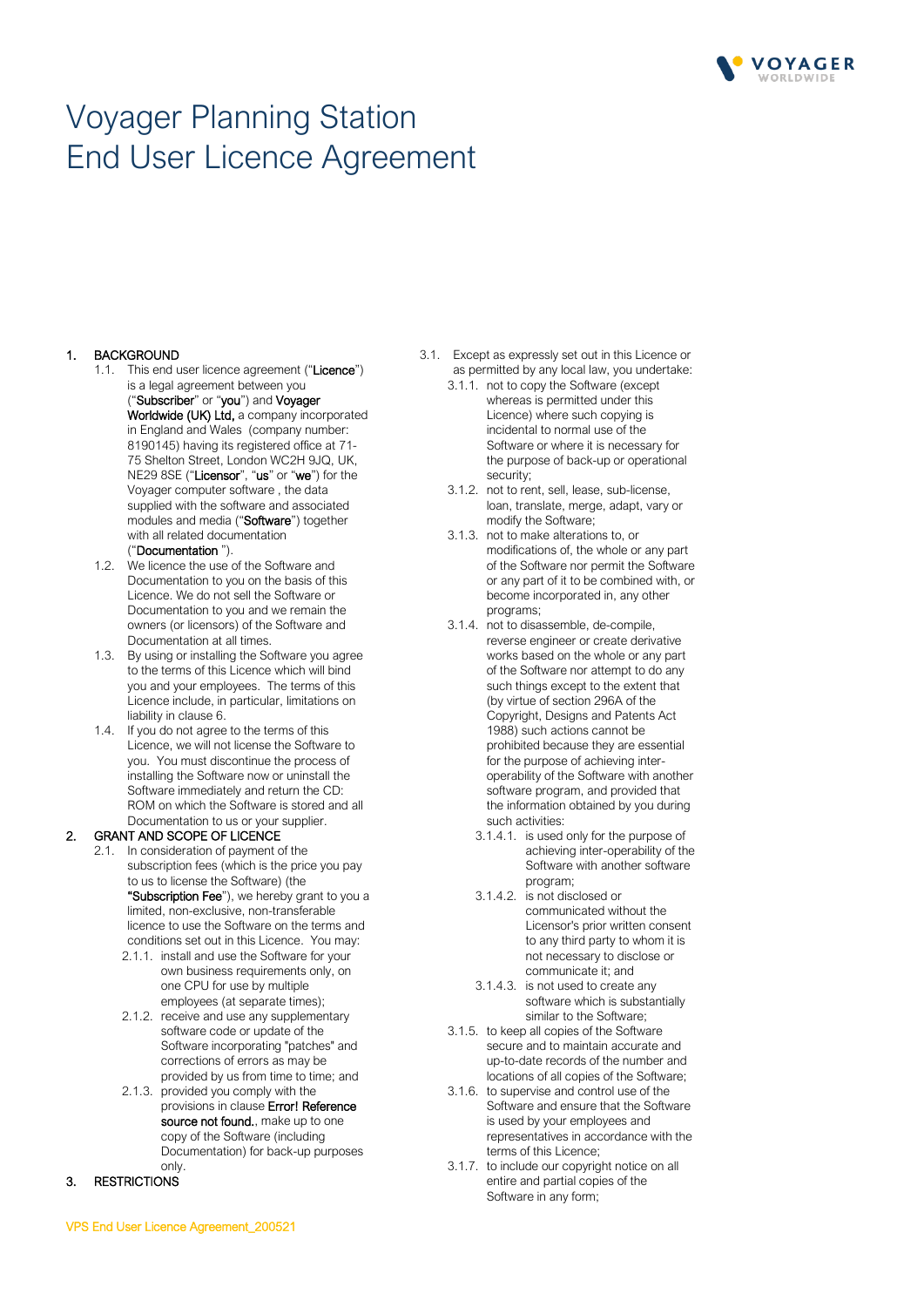

- 3.1.8. not to provide, or otherwise make available, the Software in any form, in whole or in part (including, but not limited to, program listings, object and source program listings, object code and source code) to any person other than your employees without prior written consent from us; and
- 3.1.9. not provide bureau services or allow the Software to be used by any other third party.

## 4. INTELLECTUAL PROPERTY RIGHTS

- 4.1. You acknowledge that:
	- 4.1.1. all intellectual property rights in the Software throughout the world belong to us or our licensors and no title passes to you with respect to the Software or the media on which the Software is supplied to you;
	- 4.1.2. rights in the Software are licensed (not sold) to you;
	- 4.1.3. you have no rights in, or to, the Software other than the right to use it in accordance with the terms of this Licence; and
	- 4.1.4. you will inform us of any infringement of copyright or any of our rights in the Software which comes to your attention.
	- 4.2. You acknowledge that you have no right to have access to the Software in source code form or in unlocked coding or with comments.
	- 4.3. The integrity of the Software is protected by protection mechanisms to prevent unauthorised use of the Software. You must not attempt in any way to remove, change or circumvent any such protection mechanism, nor to apply, manufacture for sale, hire, import, distribute, sell, nor let, offer, advertise or expose for sale or hire, nor have in your possession for private or commercial purposes, any means whose sole intended purpose is to facilitate the unauthorised removal or circumvention of such protection mechanisms.

# 5. CONFIDENTIALITY

- 5.1. You agree that:
	- 5.1.1. the Software is a valuable asset of ours and is supplied to you on a restricted and confidential basis;
	- 5.1.2. the Software will be kept secret and confidential by you at all times unless specifically authorised by us;
	- 5.1.3. you will at all times to take reasonable steps to protect the Software from unauthorised access and use; and
	- 5.1.4. before disposing of any media, you will ensure any of the Software contained on it has been erased or destroyed.

## 6. LIMITATION OF LIABILITY AND INDEMNITY

- 6.1. You acknowledge that the Software has not been developed to meet your individual requirements and that it is therefore your responsibility to ensure that the facilities and functions of the Software meet your requirements.
- 6.2. We only supply the Software for use by you and you agree not to use the Software for any re-sale purposes.
- 6.3. We shall not under any circumstances whatever be liable to you, whether in contract, delict/tort (including negligence),

breach of statutory duty, or otherwise, arising under or in connection with the Licence for:

- 6.3.1. loss of profits, sales, business, or revenue;
- 6.3.2. business interruption;
- 6.3.3. loss of anticipated savings;
- 6.3.4. loss or corruption of data or information;
- 6.3.5. loss of business opportunity, goodwill or reputation; or
- 6.3.6. any indirect or consequential loss or damage.
- 6.4. Subject to clause 6.5, our maximum aggregate liability under or in connection with this Licence whether in contract, /tort (including negligence) or otherwise, shall in all circumstances be limited replacement of the CD: ROM on which the Software is stored or a sum equal to the Subscription Fee paid by the Subscriber.
- 6.5. Nothing in this Licence shall limit or exclude our liability for:
	- 6.5.1. death or personal injury resulting from our negligence;
	- 6.5.2. fraud or fraudulent misrepresentation;
	- 6.5.3. any other liability that cannot be excluded or limited by English law.
- 6.6. This Licence sets out the full extent of our obligations and liabilities in respect of the supply of the Software. The Software is provided "as is" and, except as expressly stated in this Licence, there are no conditions, warranties, representations or other terms, express or implied, which are either given or are binding on us. Any condition, warranty, representation or other term concerning the supply of the Software which might otherwise be implied into, or incorporated in, this Licence whether by statute, common law or otherwise, is excluded to the fullest extent permitted by law, including but not limited to any condition. warranty or representation that the operation of the Software will be uninterrupted or error free. The Software may enable access to third party data, services and websites. Use of such services may require you to accept additional terms and you use such services at your own risk.
- 6.7. You agree to indemnify us against all damages, claims (including, without limitation, third party claims), losses, costs, demands and expenses including legal expenses suffered or payable by us as a result of your use of the Software.

## 7. TERMINATION

- 7.1. We may terminate this Licence in whole or in part immediately by written notice to you if:
	- 7.1.1. you commit a material or persistent breach of this Licence which you fail to remedy (if remediable) within 14 days after the service of written notice requiring you to do so;
	- 7.1.2. the contract between you and us for the supply of the Software (the "Contract") terminates or expires; or
	- 7.1.3. a third-party data supplier requires us to do so.
- 7.2. Upon termination or expiry for any reason: 7.2.1. all rights granted to you under this Licence shall cease;
	- 7.2.2. you must cease all activities authorised by this Licence; and